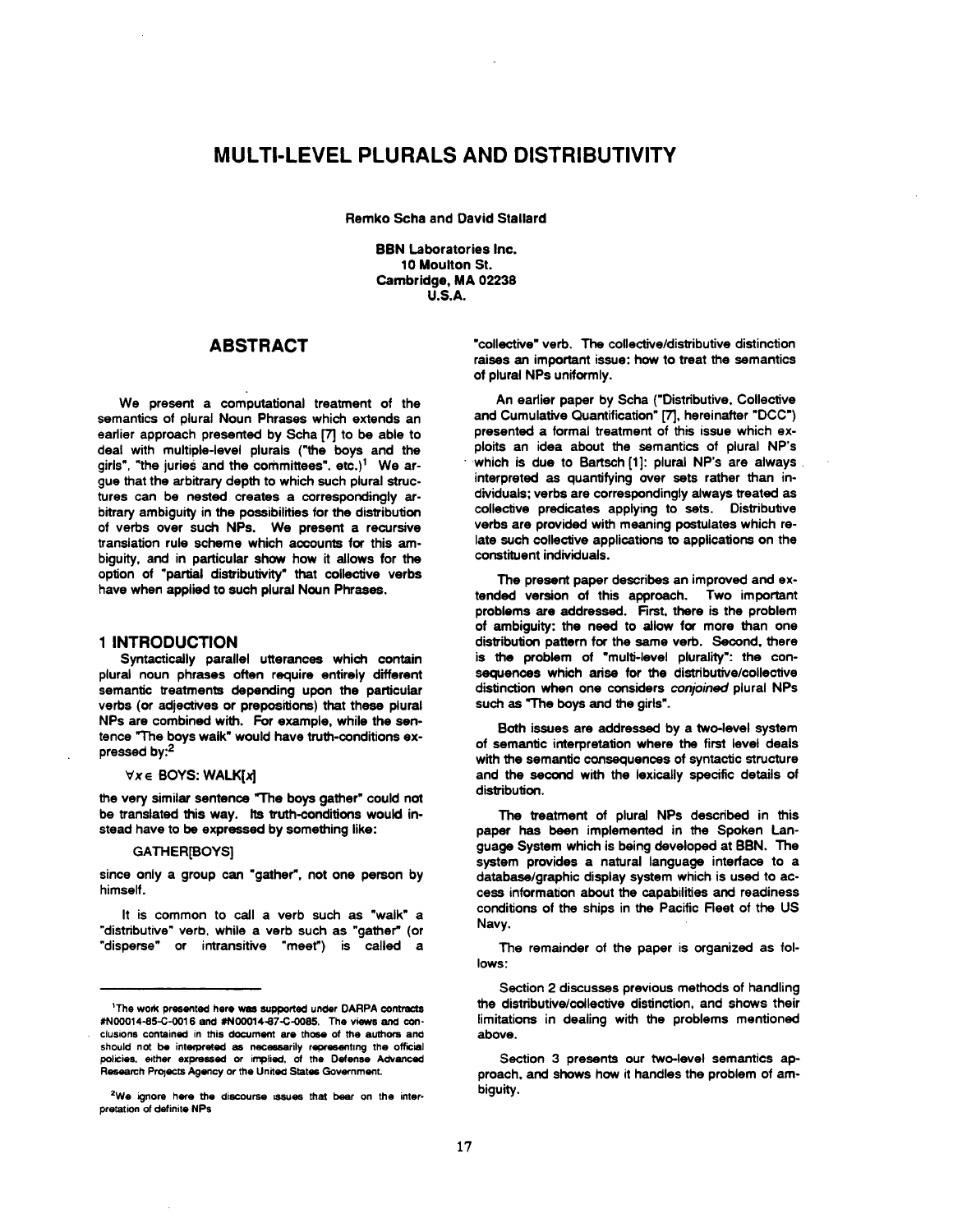Section 4 shows how a further addition to the twolevel system - recursive enumeration of lexical meanings - handles the multi-level plural problem.

Section 5 presents the algorithm that is used and Section 6 presents conclusions.

## **2BACKGROUND**

## 2.1 An Approach to Distributivity

One possible way to generate the correct readings for "The boys walk" vs. "The boys gather" is due to Bennett [2]. Verbs are sub-categorized as either collective or distributive. Noun phrases consisting of "the" + plural then have two readings; a \*sat" reading if they are combined with a collective verb and a universal quantification reading if they are combined with a distributive verb.

Scha's "Distributive, Collective, and Cumulative Quantification" ('DCC') showed that this approach, while plausible for intransitive verbs, breaks down for the two-argument case of transitive verbs [7]. Consider the example below:

"The squares contain the circles"



This sentence has a reading which can be approximately paraphrased as "Every circle is contained in some square" so that in the world depicted above the sentence would be considered true.

The truth-conditions which Bennett's approach would predict, however, are expressed by the formula:

#### $\forall x \in$  SQUARES:  $\forall y \in$  CIRCLES: CONTAIN[x,y]

which obviously does not correspond to the state of affairs pictured above.

"DCC" avoids this problem by not generating a distributive translation directly. Noun phrases, regardless of number, quantify over sets of individuals: a singular noun phrase simply quantifies over a singleton set. Nouns by themselves denote sets of such singleton sets. Thus, both "square" and "squares" are translated as:

#### SQUARES\*

in which the asterisk operator "\*" creates the set of singleton subsets of "SQUARES'.

Verbs can now be uniformly typed to accept sets of individuals as their arguments. The collective/distributive distinction consists solely in whether a verb is applied to a large set or to a singleton set.

Determiner translations are either distributive or collective depending upon whether they apply the predicate to the constituent singletons or to their union. Some determiners are unambiguously distributive, for example the translation for "each':

 $(\lambda X: (\lambda P: \forall x \in X: P(x)))$ 

Other determiners - "all', "some" and "three" - are ambiguous between translations which are distributive and translations which are collective. Plural "the', on the other hand, is unambiguously collective, and has the translation:

 $(\lambda X: (\lambda P. P(U(X))))$ 

where "U" takes a set of sets and delivers the set which is their union.

The following is a list of sentences paired with their translations under this scheme:

The boys walk WALK(BOYS)

Each boy walks  $\forall x \in \mathsf{BOYS}^*$ : WALK(x)

The boys gather GATHER(BOYS)

The squares contain the circles CONTAIN(SQUARES,CIRCLES)

For "the" + plural NP's we thus obtain analyses which are, though not incorrect, perhaps more vague than one would desire. These analyses can be further spelled out by providing distributive predicates, such as "WALK" and "CONTAIN', with meaning postulates which control how that predicate is distributed over the constituents of its argument. For example, the meaning postulate associated with "WALK" could be:

 $WALK[x] = {*(x) > 0} \wedge {(\forall y \in x^*: WALK[y])}$ 

which, when applied to the above translation "WALK[BOYS]', gives the result:

 $[#(BOYS) > 0] \wedge [\forall y \in BOYS$ <sup>\*</sup>: WALK $[y]$ 

which represents the desired distributive truthconditions.

The meaning postulate for "CONTAIN" could be:

CONTAIN $[u, v] = \forall y \in v': \exists x \in u':$  CONTAIN $[x, y]$ 

This meaning postulate may be thought of as expressing a basic fact about the notion of containment; namely that one composite object is "contained" by another if every every part of the first is contained in some part of the second. Application of this meaning postulate to the translation

CONTAIN[SQUARES,CIRCLES]

gives the final result:

```
\forall y \in SQUARES<sup>*</sup>: \exists x \in CIRCLES<sup>*</sup>: CONTAIN[x,y]
```
which expresses the truth-conditions we originally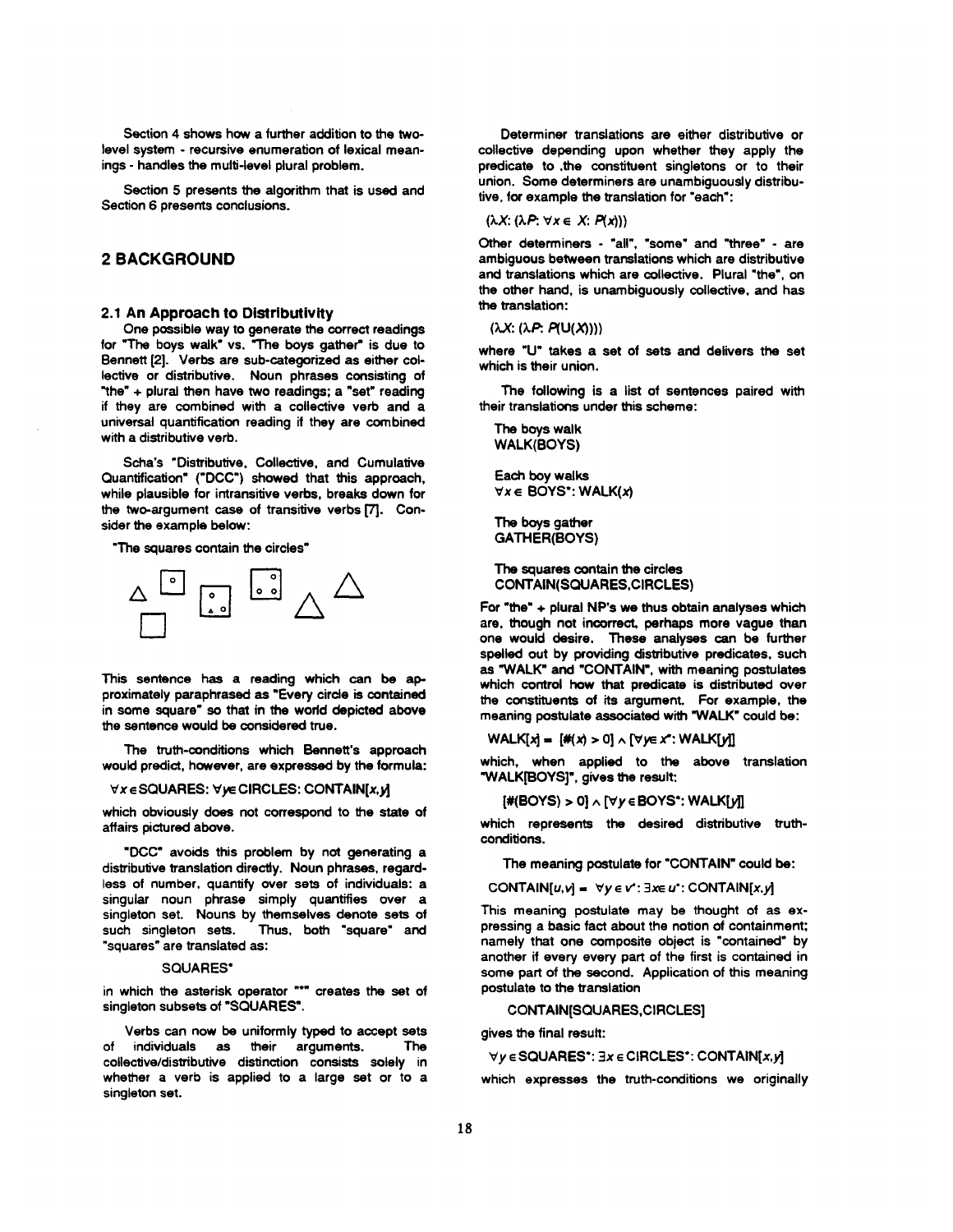desired; namely those paraphrasable by "Every circle is contained by some square'.

In general, it is expected that different verbs will have different meaning postulates, corresponding to the different facts and beliefs about the world that pertain to them.

### 2.2 Problems

#### *Conjuncbve Noun Phrases*

"DCC" only treated plural Noun Phrases (such as "the boys" and "some girls'), but did not deal with conjunctive Noun Phrases ('John, Peter and Bill', "the boys and the girls", or "the committees and the juries"). It is not immediately clear how a treatment of them would be added. Note that a PTQ-style<sup>3</sup> treatment of the NP "John and Peter":

 $\lambda P: P(John') \wedge P(Peter')$ 

would encounter serious difficulties with a sentence like "John and Peter carried a piano upstairs'. Here it would predict only the distributed reading, yet a collective reading is the desired one.

It would be more in the spirit of the treatment in "DCC" to combine the denotations of the NPs that are conjoined by some form of union. For example, "John and Peter', "The boys and the girls" might be translated as:

#### ;LP: P({John' ,Peter' ))

#### $\lambda$ P: P(BOYS U GIRLS)

For a sentence like "The boys and the girls gather" this prevents what we call the "partially" distributive" reading - namely the reading in which the boys gather in one place and the girls in another.

For this reason, it seems incorrect to assimilate all NP denotations to the type of sets of individuals. Noun phrases like "The boys and the girls" or "The juries and the committees', are what we call "multilevel plurals': they have internal structure which cannot be abolished by assimilation to a single seL

Note that the plural NP "the committees" is a multi-level plural as well, even though it is not a conjunction. The sentence "The committees gather" has a partially distributive reading (each committe gathers separately) analogous with the partially distributive reading for "The boys and girls gather" above.

#### *Ambiguity and Discourse Effects*

The final problem for the treatment in "DCC" has to do with the meaning postulates themselves. These always dictate the same distribution pattam for any verb, yet it does not seem plausible that one could *finally* decide what this should be, since the beliefs and knowledge about the world from which they are derived are subject to variation from speaker to speaker.

Variability in distribution might also be imposed by context. Consider the sentence "The children ate the pizzas" and a world depicted by the figure in 2.1 where the squares represent children, and the circles, pizzas. Now there will be different quantificational readings of the sentence. The question "What did the children eat?" might be reasonably answered by "The pizzas'. If one were to instead ask "Who ate the pizzas?" (with a view, perhaps, to establishing individual guilt) the answer "The children" would not be as felicitous, since the picture includes one square (child) not containing anything.

It is to these problems with meaning postulates that we now turn in Section 3. The solution presented there is then used in Section 4, where we present our solution to the NP-conjunction/multi-level plural problem.

## **3 THE AMBIGUITY PROBLEM**

#### 3.1 The Problem with Meaning Postulates

That certain predicates may have different distributive expansions in different contexts cannot be captured by meaning postulates: since meaning postulates are stipulated to be true in all models it is logically incoherent to have several, mutually incompatible meaning postulates for the same constant.<sup>4</sup>

An alternative might be to retreat from the notion of meaning postulates per se, and view them instead as some form of conventional implicatures which are "usually" or "often" true. While it is impossible to have alternative meaning postulates, it is easier to imagine having alternative implicatures.

For a semantics which aspires to state specific truth-conditions this is not a very attractive position. We prefer to view these as alternative readings of the sentence, stemming from an open-ended ambiguity of the lexicai items in question - an ambiguity which has to do with the specific details of distributions.

Since this ambiguity is not one of syntactic type it does not make sense (in either explanatory or computational terms) to multiply lexical entries on its behalf. Rather, one wants a level of representation in which these distributional issues are left open, to be resolved by a later stage of processing.

<sup>&</sup>lt;sup>3</sup>We use the word "style" because Montague's original paper [6] only conjoined term phrases with "or". The extension to "and", however, is straightforward.

<sup>&</sup>lt;sup>4</sup>One might try to combine them into a single meaning postulate by logical disjunction. We have indicated before [9] why this approach is not satisfactory.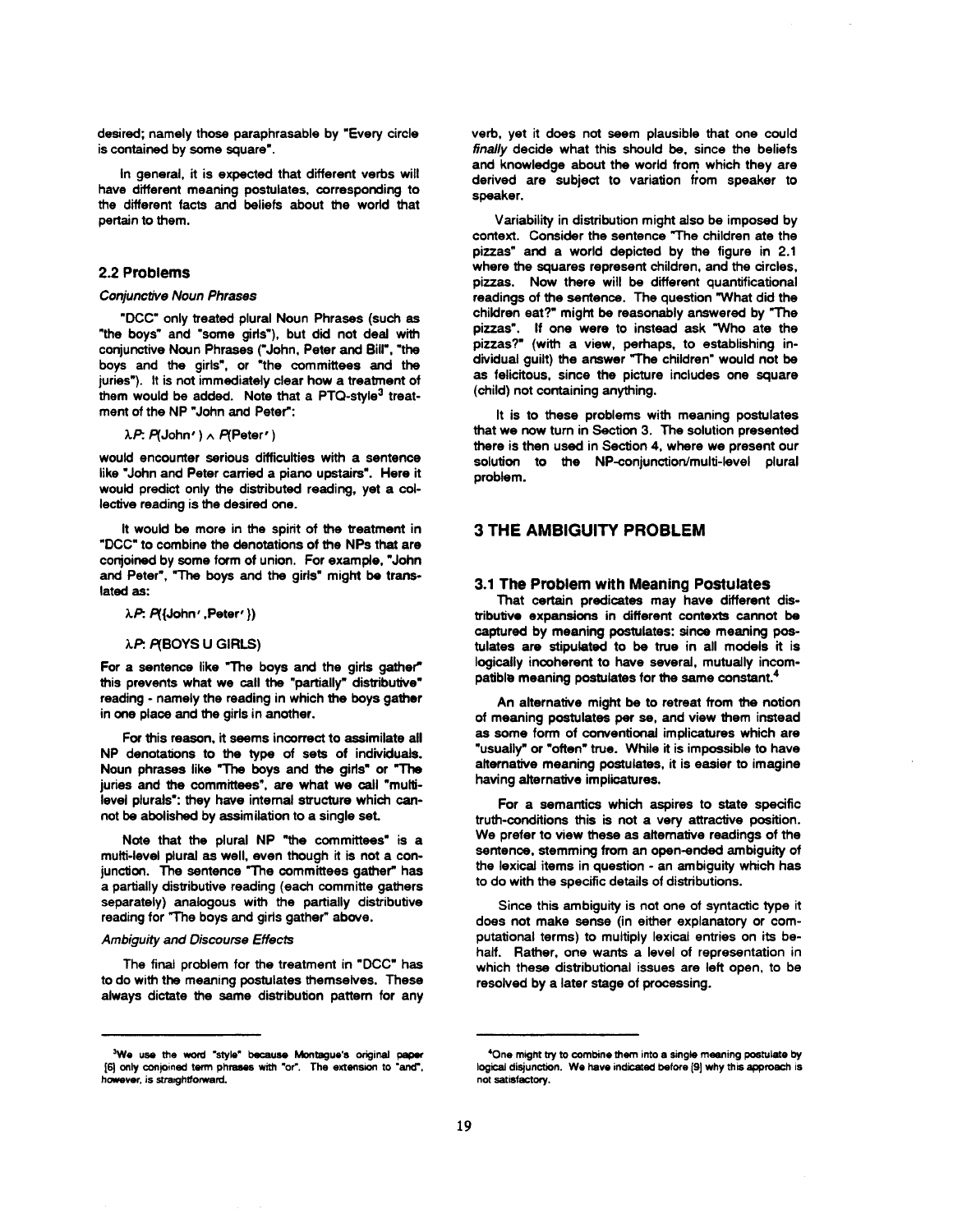#### **3.2** Two Levels of Semantic Interpretation

To accommodate this our system employs two stages of semantic interpretation, using a technique for coping with lexical ambiguity which was originally developed for the Question-Answering System PHLIQA [3] [8]. The first stage uses a context-free grammar with associated semantic rules to produce an expression of the logical language EFL (for English-Oriented Formal Language). EFL includes a descriptive constant for each word in the lexicon, however many senses that word may have. Hence EFL is an ambiguous logical language; in technical terms this means either that the language has a model-theory that assigns multiple denotations to a single expression [5], or that its expressions are viewed as schemata which abbreviate sets of possible instance-expressions. [g]

The second stage translates the EFL expression into one or more expressions of WML (for World Model Language). WML, while differing syntactically from EFL only in its descriptive constants, is unambiguous, and includes a descriptive constant for each primitive concept of the application domain in question. A set of translation rules relates each ambiguous constant of EFL to a set of WML expressions representing its possible meanings. Translation of EFL expressions to WML expressions is effected by producing all possible combinations of constant substitutions and removing those which are "semantically anomalous", in a sense which we will shortly define.

EFL and WML are instantiations of a higher-order logic with a recursive type system. In particular, if  $\alpha$ and  $\beta$  are types, then:

```
sets(\alpha)sets(sets(\alpha))sets(sets(sets(\alpha)))\dddotscfun(\alpha, \beta)
```
 $fun(sets(\alpha),\beta)$  $fun(sets(\alpha),sets(\beta))$ ...o

are all types. The type "sets( $\alpha$ )" is the type of sets whose elements are of type  $\alpha$ . The type "FUN( $\alpha,\beta$ )" is the type of functions from type  $\alpha$  to type  $\beta$ .

Every expression has a type. which is computed from the type of its sub-expressions. Types have domains which are sets; whatever denotation an expression can take on must be an element of the domain of its type. Some expressions, being constructed from combinations of sub-expressions of inappropriate types, are not meaningful and are said to be "semantically anomalous". These are assigned a special type, called NULL-SET, whose domain is the empty set.

For example, if "F" is an expression of type  $fun(\alpha,\beta)$  and "a" is an expression of type  $\chi$  whose domain is disjoint from the domain of  $\alpha$ , then the expression "F(a)" representing the application of "F" to "a" is anomalous and has the type NULL-SET.

For more details on these formal languages and their associated type system, see the paper by Landsbergen and Scha [5].

#### **3.3 Translation Rules Instead of Meaning**  Postulates

We are now in a position to replace the meaning postulates of the "DCC" system with their equivalent EFt. to WML translation rules. For example, the original treatment of "contain" would now be represented by the translation rule:

CONTAIN =  $\lambda u, v: \forall y \in v': \exists x \in u':$  CONTAIN' [x, y]

Note that the constant "CONTAIN'" on the right-hand side is a constant of WML. and is notationally separated from its EFL counterpart by a prime-mark.

The device of translation rules can now be brought to bear on the problem mentioned in section 22. namely the distributional ambiguity (in context) of the transitive verb "eat". The reading which allows an exception in the first argument would be generated by the translation rule:

EAT =>  $\lambda u, v: \forall y \in v': \exists x \in u': EAT'[x,y]$ 

while the reading which allows no such exception would be:

 $EAT \rightarrow$ 

*λu*,*v*: [∀*x* ∈ *v*<sup>2</sup>: ∃*y* ∈ *u*<sup>2</sup>: **EAT'** [*y*,*x*]] ∧  $[\forall x \in u^*: \exists y \in v^*: \textsf{EAT'} [x,y]]$ 

We call this a "leave none out" translation. When applied to the sentence "The children ate the pizzas" this generates the reading where all children are guilty.

By using this device of translation rules a verb may be provided with any desired (finite) number of alternative distribution patterns.

The next section, which presents this paper's treatment of the multiple plurals problem, will make use of a slight modification of the foregoing in which the translation rules are allowed to contain EFL constants on their right-hand sides as well as their left, thus making the process recursive.

## **4 MULTIPLE LEVELS OF PLURALITY**

#### 4.1 Overview

As we have seen in Section 2.2. utterances which contain multi-level plurals sometimes give rise to mixed *collective/distributive* readings which cannot be accounted for without retaining the separate semantic identity of the constituents.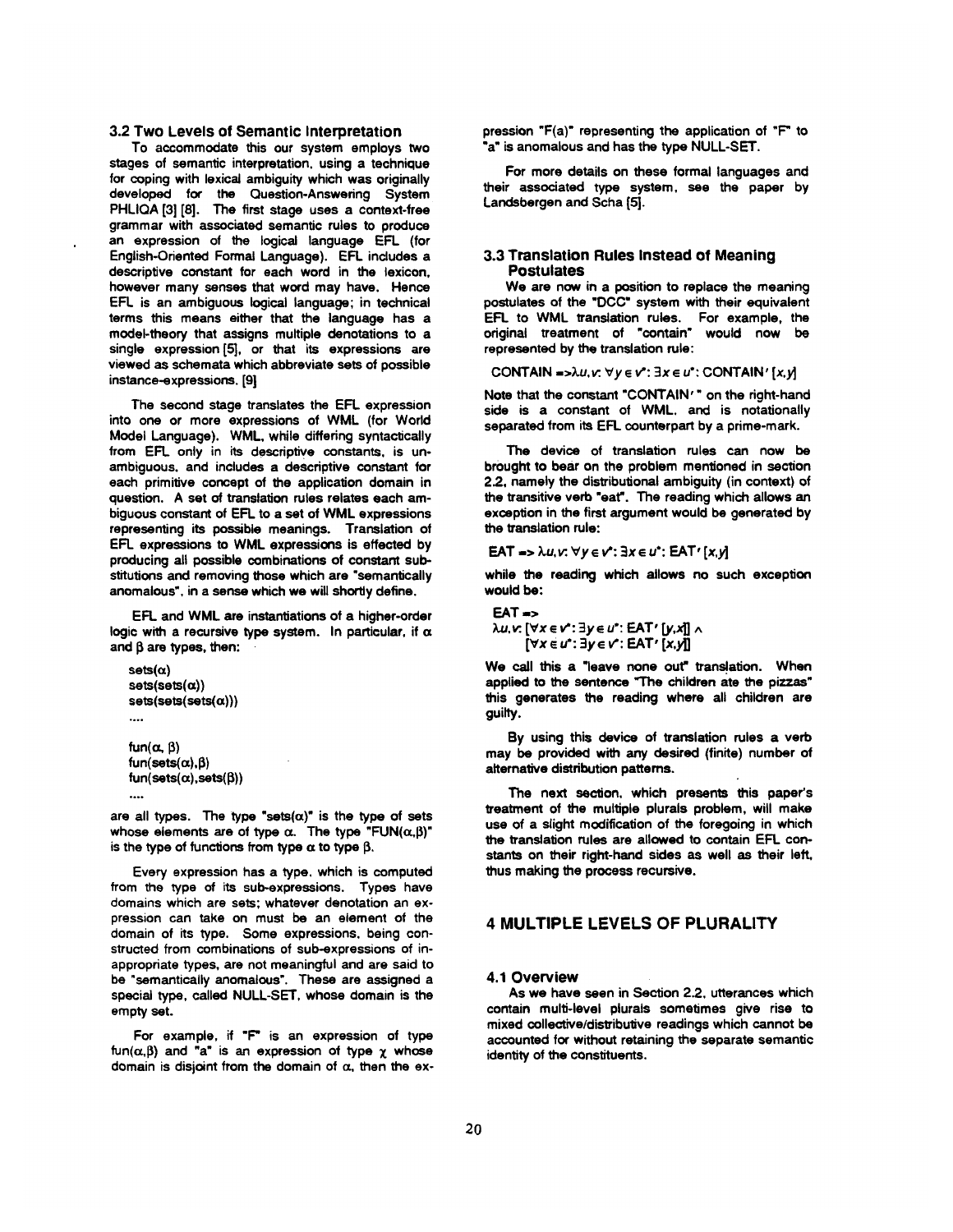Consider, for instance, the sentence "The juries and the committees gather". This has three readings: one in which each of the juries gathers alone and each of the committees gathers alone as well (distribution over two levels), another in which all persons who are committee members gather in one place and all persons who are jurors gather in another place (distribution" over one level), and finally a third in which all jurors and committee members unite in one large convention (completely collective). It seems inescapable, therefore, that the internal multi-level structure of NPs has to be preserved.

Indeed. it can be argued that the number of levels necessary is not two or three but arbitrary. As Landman [4] has pointed out. conjunctions can be arbitrarily nested (consider all the groupings that are possible in the NP "Bob and Carol and Ted and Alice"!). Therefore, the sets which represent collective entities must, in principle, be allowed to be of arbitrary complexity. This is the view we adopt.

Allowing arbitrary complexity in the structure of collective entities creates a problem for specifying the distributive interpretations of collective predicates: they can no longer be enumerated by finite lists of translation rules. An arbitrary number of levels of structure means an arbitrary number of ways to distribute, and these cannot be finitely enumerated.

In order to handle these issues it is necessary to extend the ambiguity treatment of the previous subsection so that. as is advocated in [9], it *recutsively*  enumerates this infinite set of alternatives. In order to do this we must allow EFL constants to also appear on the right-hand side of translation rules as well as on the left.

In the next sub-section we present such a recursive EFL constant. Its role in the system is to deal with distributions over arbitrarily complex plural structures.

#### 4.2 The PARTS Function

For any complex structure there is generally more than one way to decompose it into parts. For example, the structure

{ {John,Peter,Bill},{Mary,Jane,Lucy) }

can be viewed as either having two parts - the sets '{John,Peter.Bill)' and '{Mary,Jane,Lucy}' - or six - the six people John,Peter,Bill,Mary,Jane, and Lucy.

These multiple perspectives on a complex entity are accommodated in our system by the EFL function PARTS. This function takes a term, simple or complex, and returns the set of "parts" (that is, mathematical "parts") making it up. Because there is in general more than one way to decompose a composite entitity into parts, this is an ambiguous term which can be expanded in more than one way. In addition, because the set-theoretic structures corresponding to plural entities can be arbitrarily complex, some expansions must be recursive, containing PARTS itself on the right-hand side.

The expansions of PARTS are:

- 1. PARTS $[x] = x$  (where x an individual)
- 2. PARTS[s] => (for: s, collect: PARTS) (where **s a** set)
- 3. PARTS[s] -> U(for: s. collect: PARTS) (where s a set)
- $4.$  PARTS[ $x$ ] = F[ $x$ ]

Rule (1) asserts that any atomic entity is indivisible, that is, is its own sole part (remember, we are talking about mathematical, not physical parts here). Rules (2) and (3) range over sets and collect together the set of values of PARTS for each member; rule (3) differs in that it merges these into a single set with the operator 'U'. 'U' takes a set of sets and returns their union. In rule (4) "F" is a descriptive function. This rule is included to handle notions like membership of a committee, etc.

Suppose PARTS is applied to the structure:

{ {John,Peter,Bill),{Mary~Jane,Lucy} )

corresponding, perhaps, to the denotation of the NP "The boys and the girls". The alternative sets of parts of this structure are:

(1) {John, Peter, Bill, Mary, Jane, Lucy}

(2) { {John,Peter,Bill},{Mary,Jane,Lucy} }

Let us see how these are produced by recursively expanding the function PARTS. Suppose we invoke rule (3) to begin with. This produces:

U(for: { {John,Peter,Bill},{Mary,Jane,Lucy} }, collect: PARTS)

Now suppose we invoke rule (2) on this, resulting in:

U(for: { {John,Peter,Bill),{Mary,Jane,Lucy} }, collect:  $\lambda x$ : (for: x, collect: PARTS))

In the final step, we invoke rule (1) to produce:

U(for:{ {John,Peter.Bill},{Mary,Jane,Lucy) } collect:  $\lambda x$ : (for:  $x$ ,

collect:  $\lambda x: x$ 

This expression simplifies to:

{John,Peter,BUI.Mary,Jane,Lucy)

which is just the expansion (1) above.

Now suppose we had invoked rule (2) to start with, instead of rule (3). This would produce the expansion:

for: { {John.Petar,Bill},{Mary,Jane,Lucy) ), collect: PARTS

The rest of the derivation is the same as in the first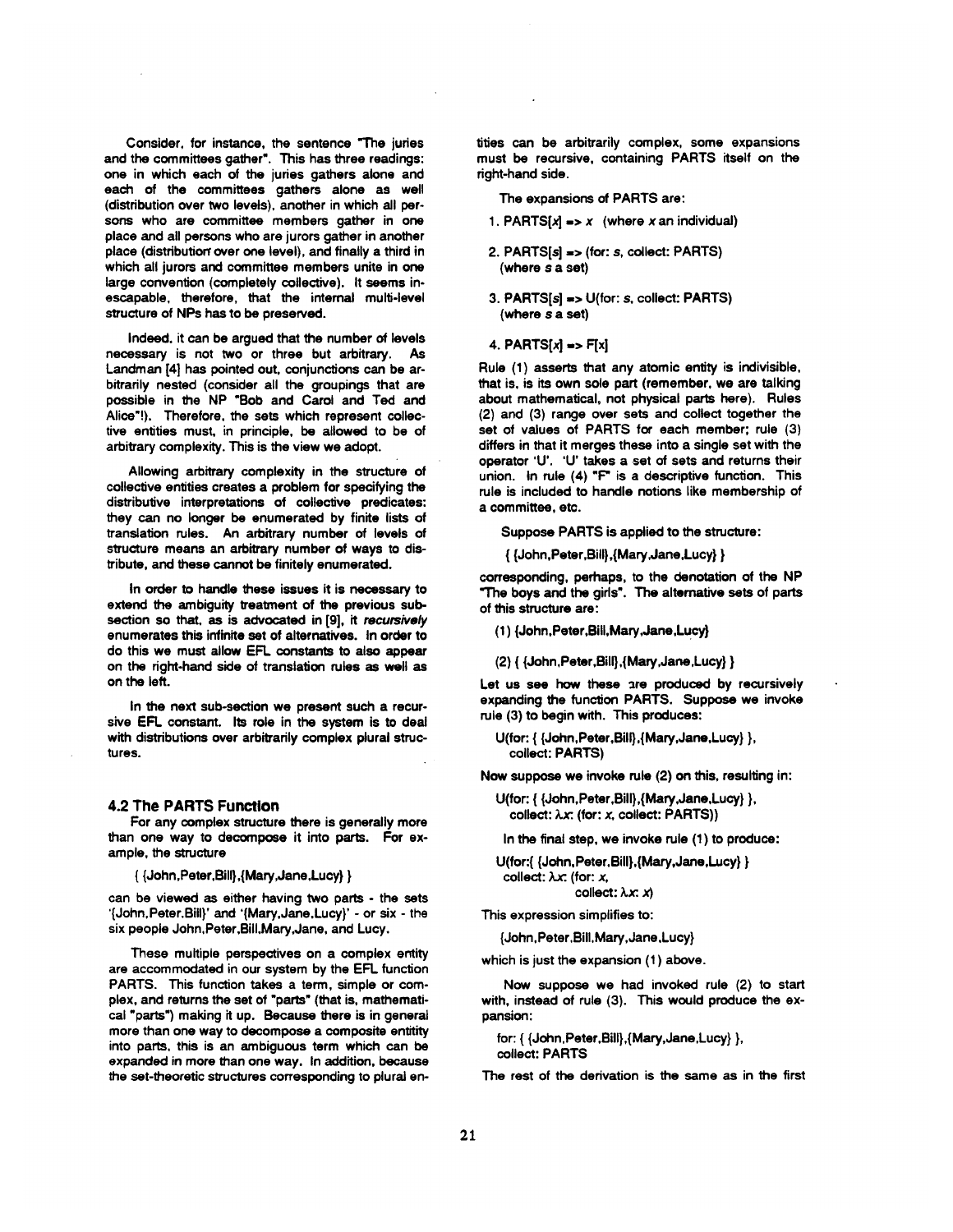example. We invoke rule (2) to produce the expansion

for: { {John,Peter, Bill},{Mary,Jane,Lucy} },  $collect: \lambda x: (for: x, collect: PARTS)$ 

Rule (1) is then invoked:

for: { {John,Peter.Bill},{Mary,Jane,Lucy} }, collect:  $\lambda x$ : (for: x,  $collect: \lambda x: x$ 

There are now no more occurrences of PARTS left. This expression reduces by logical equivalence to:

{ {John, Peter,Bill},{Mary,Jane,Lucy} }

which is just the expansion (2).

We now proceed to the distributing translation rules for verbs, which make use of the PARTS function in order to account for the multiple distributional readings economically.

#### 4.3 The Distributing Translation Rules

The form below is an example of the new scheme for the translation rules, a translation which can cope with the problem originally posed in section 2.1, "The squares contain the circles":<sup>5</sup>

#### CONTAIN ->

*~.u,v* : Vx • PARTS[{v}]:  $\exists y \in$  PARTS $[(u)]$ : CONTAIN' [y,x]

This revised system can now cope with multi-level plural arguments to the verb "contain". Suppose we are given "The squares contain the circles and *triangled'. The* initial translation is then:

### $\forall x \in$  PARTS[{{CIRCLES, TRIANGLES}}]:  $3y \in PARTS[$ [SQUARES]]: CONTAIN' [y,x]

The ranges of the quantifiers each contain an occurrence of the PARTS function, so it is ambiguous as to what they quantify over. Note, however, that the WML predicate CONTAIN' is typed as being applicable to individuals only. Inappropriate expansions for the quantifier ranges therefore result in anomalous expressions which the translation algorithm filters out.

The first range restriction:

PARTS[{{CIRCLES,TRIANGLES}}]

is expanded to:

U(for: {{CIRCLES.TRIANGLES}}, collect: λ.x: U(for: x, collect:  $\lambda x$  (for: x, collect:  $\lambda x. x$ )))

by a sequence of expansion rule applications  $(3), (3), (2), (2),$  and  $(1).$  This final form is equivalent to:

#### U(CIRCLES,TRIANGLES)

The other restriction, 'PARTS[{SQUARES}]', is reduced by similar means to just 'SQUARES'. We have, finally:

Vx E U(CIRCLES,TRIANGLES): 3y • SQUARES: CONTAIN' [y,x]

which expresses the desired truth-conditions.

#### 4.4 Partial Distribution of Collective Verbs

Let us take up again the example "The juries and committees gather\*, Recall that this has three readings: one in which each deliberative body gathers apart, another in which the various jurors combine in a gathering and the various committee members combine separately in another gather, and finally, one in which all persons concerned, be they jurors or committee members, come together to form a single gathering.

These readings are accounted for by the following translation rule for GATHER:

 $GATHER \Rightarrow \lambda x: \forall y \in PARTS[\{\lambda\}]: GATHER' [y]$ 

Applying this rule to the initial translation:

GATHER[{JURIES,COMMITTEES}}]

produces the expression:

#### $\forall y \in$  PARTS[{{JURIES, COMMITTEES}}]: GATHER' [y]

The various readings of this now depend upon what the range of quantification is expanded to. This must be a set of sets of persons in order to fit the type of GATHER', which is a predicate on sets of persons.

We will now show how the PARTS function derives the decompositions that allow each of these readings. Because of the collective nature of the terms "jury" and "committee" ,we will use rule (4), which uses an arbitrary descriptive function to decompose an element.

Suppose that 'JURIES' has the extension ' $\{j_1, j_2, j_3\}'$ and 'COMMITTEES' has the extension ' $\{c_1,c_2,c_3\}'$ . Suppose also that the the descriptive function 'MEMBERS-OF' is available, taking an organization such as a jury or committee onto the set of people who are its members. Let it have an extension corresponding to:

| j <sub>1</sub> → {a,b,c}    |
|-----------------------------|
| $i_2 \rightarrow \{d,e,f\}$ |
| $j_3 \rightarrow \{g,h,i\}$ |
| $c_1 \rightarrow (j,k,l)$   |
| $c_2 \rightarrow \{m,n,o\}$ |
| $c_3 \rightarrow \{p,q,r\}$ |

where the letters a,b,c, etc. represent persons.

The derivation (3),(3),(2),(4) yields the first of the readings above, in which the verb is partially dis-

<sup>&</sup>lt;sup>5</sup>Note one other modification with respect to the treatment presented in section 2.1: predicates translating verbs are now allowed to operate on individuals instead of sets only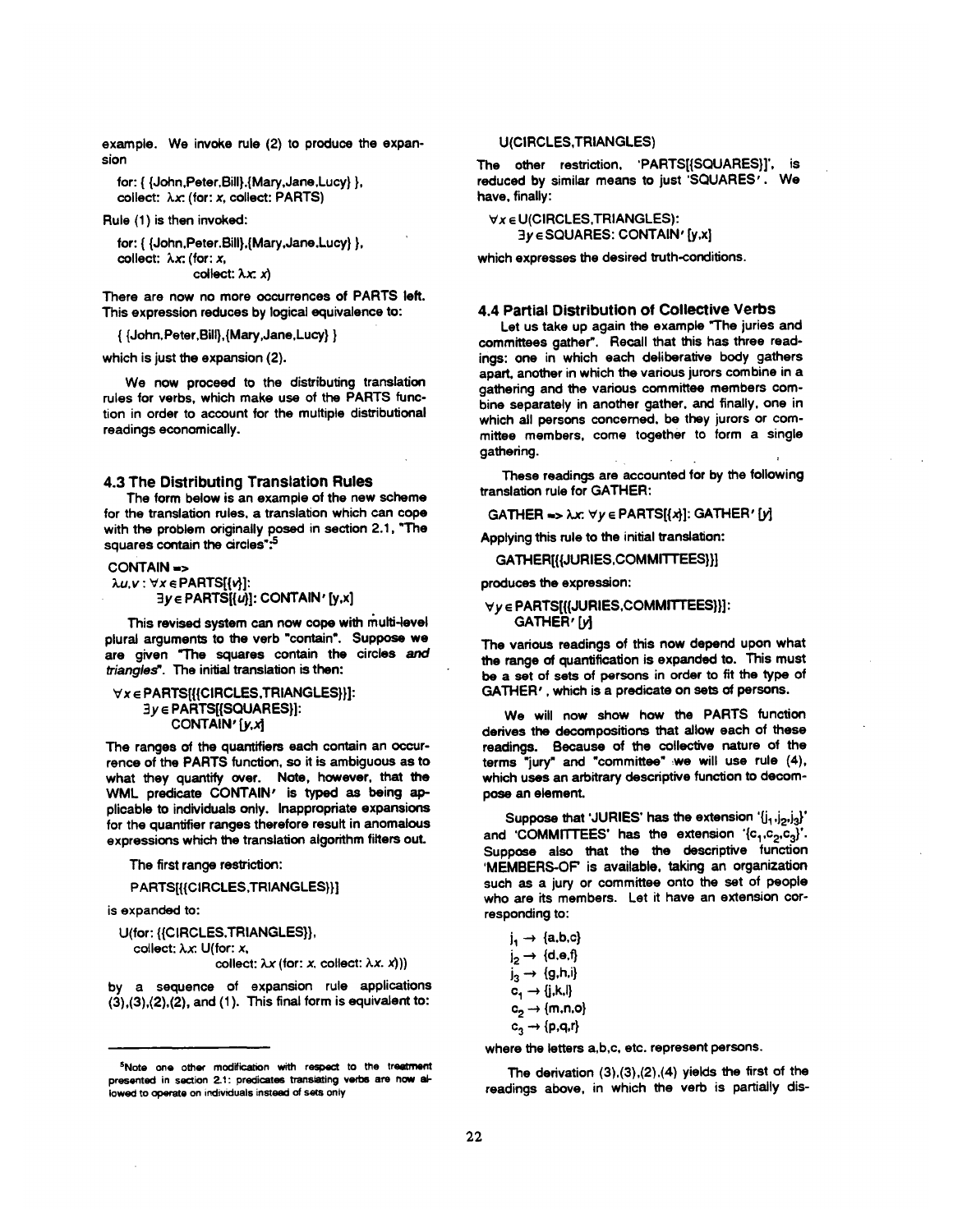tributed over two levels. The range of quantification has the extension:

 $\{a,b,c\},\{d,e,f\},\{g,h,i\},\{j,k,l\},\{m,n,o\},\{p,q,r\}$ 

This is the reading in which each jury and committee gathers by itself.

The derivation (3),(2),(3),(4) yields the second reading, in which the verb is partially distributed over the outer level. The derivation produces a range of quantification whose extension is:

 $\{ \{a,b,c,d,e,f,g,h,i\},\{j,k,l,m,n,o,p,q,r\} \}$ 

This is the reading in which the jurors gather in one place and the committee members in another.

Finally, the derivation (2),(3),(3),(4) yields the third reading, which is completely collective. This derivation produces a range of quantification whose extension is:

 $\{ \{a,b,c,d,e,f,g,h,i,j,k,l,m,n,o,p,q,r\} \}$ 

This is the reading in which all persons who are either jurors or committee members gather.

### **5 OTHER PARTS OF SPEECH**

In this section we discuss distributional considerations for argument-taking parts of speech other than verbs - specifically prepositions and adjectives. Prepositions in our system are translated as two-place predicates, adjectives as one-place predicates. The distributional issues they raise are therefore treatable by the same machinery we have developed for transitive and intransitive verbs.

#### 5.1 Prepositions

Prepositions are subject to distributional considerations that are analogous to those of transitive verbs. Consider:

The books are on the shelves

Given facts about physical objects and spatial location, the most plausible meaning for this sentence is that every book is on some shelf or other. This would be expressed by the translation rule:

#### *λu, v* : ∀x∈ PARTS(u): ∃y∈ PARTS(v): ON' (x, y)

Note the similarity with the translation rule for "CONTAIN". from which it differs in that the roles of the first and the second argument in the quantificational structure are reversed.

#### **5.2** Adjectives

The treatment of adjectives in regular form is exactly analogous with that given intransitive verbs such as "walk". Thus, for the adjective "red", we may have the translation rule:

RED =>  $\lambda u$ :  $\forall x \in$  PARTS(u): RED(x)

A more interesting problem is seen in sentences containing the comparative form of an adjective, as in:

#### The frigates are faster than the carriers

What are the truth-conditions of this sentence? One might construe it to mean that every frigate is faster than every carrier, but this seems unneccesarily strong. Intuitively, it seems to mean something a little weaker than that, allowing perhaps for a few exceptions in which a particular carrier is not faster than a particular frigate.

On the other hand, another requirement eliminates truth-conditions which are too weak. For if "The frigates are faster than the carriers" is true, it must surely be the case that "The carriers are faster than the frigates" is false. This requirement holds not only for "faster", but for the comparative form of any adjective.

The treatment of comparative forms in the Spoken Language System can be illustrated by the following schema:

 $(\lambda x, y: \text{larger}(<\text{utf}>x), <\text{utf}>y))$ 

in which '<uf>' is filled in by an "underlying function" particular to the adjective in question. For the adjective "fast", this underlying function is "speed".

The requirement of anti-symmetry for the distributions of comparatives is now reduced to a requirement of anti-symmetry for the distributional translation of the EFL constant "larger'. In this way, the antisymmetry requirement is expressed for all comparatives at once.

Obviously anti-symmetry is fufilled for the universal-universal translation, but, as we have pointed out, this is a very strong condition. There is another, weaker condition which fufills anti-symmetry:

larger<sup>'</sup> =>  $\lambda u, v: \forall x \in \mathsf{PARTS}[u]: \exists y \in \mathsf{PARTS}[v]: \mathsf{larger'}[x,y] \wedge$  $\forall x \in PARTS[v]: \exists y \in PARTS[u]: \text{larger'} [y,x]$ 

When applied to the sentence above, this condition simply states that for every frigate there exists a carrier that is slower than it, and conversely, for every carrier there exists a frigate that is faster than it.

This is anti-symmetric as required. For if there is some frigate that is faster than every carrier, there cannot be some carrier that is faster than every frigate.

#### **6 THE** ALGORITHM

The algorithm which applies this method is an extension of the previously-mentioned procedure of generating all possible WML expansions from an EFL expression and weeding out semantically anomalous ones. The two steps of generate and test are now embedded in a loop that simply iterates until all EFLlevel constants, including 'PARTS', are expanded